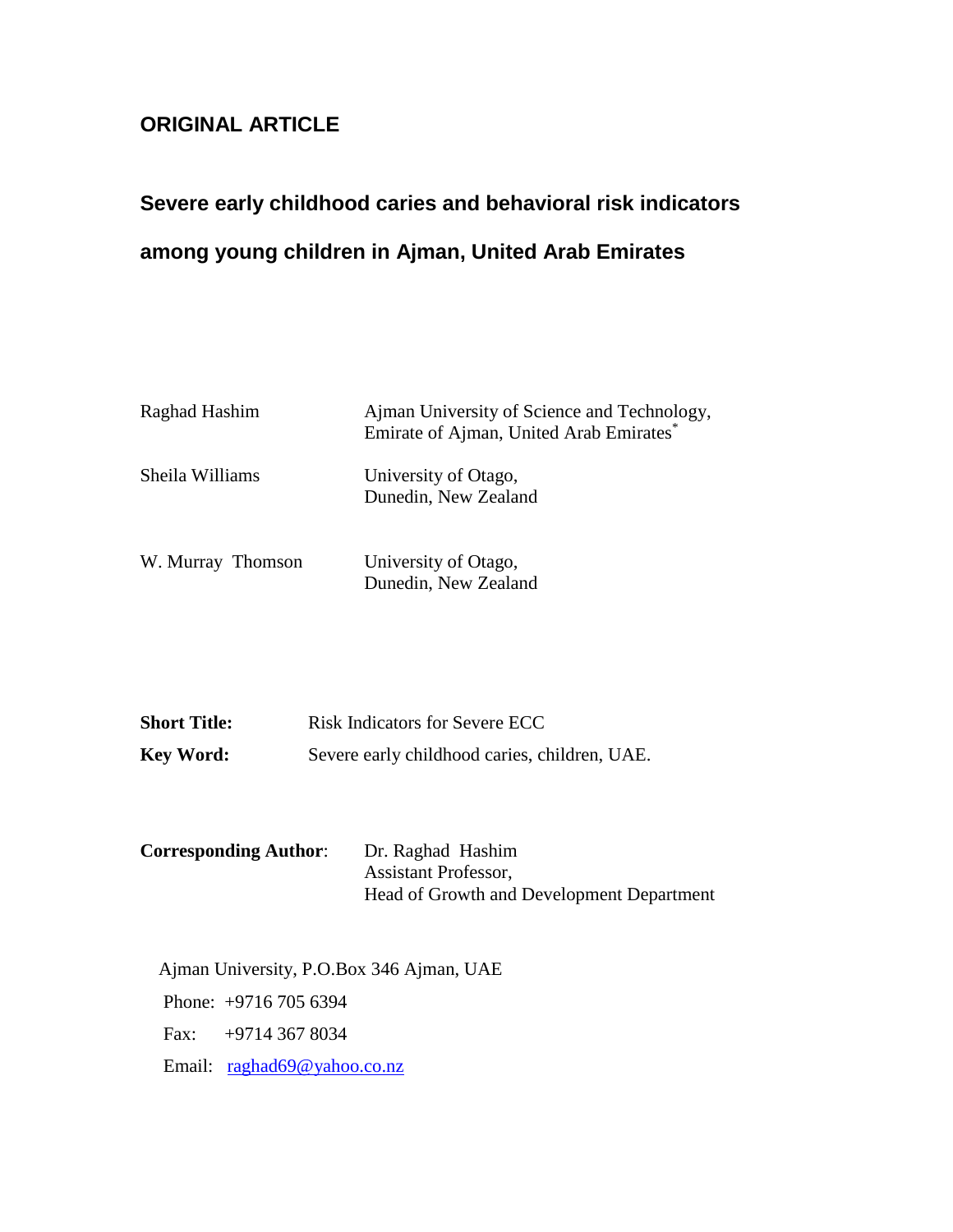#### **Abstract**

**Objective:** To estimate the prevalence of severe Early Childhood caries (s-ECC) in the primary dentition of young children in Ajman, UAE, and investigate its association with child and family characteristics, dietary habits, oral hygiene practices and dental services utilization.

**Methods:** A one-stage cluster sample was used to randomly select children aged five or six years old who were enrolled in public or private schools in Ajman, UAE. Clinical examinations for caries were conducted by a single examiner using WHO criteria. Parents completed questionnaires seeking information on child and family characteristics, dietary habits, oral hygiene, and dental service utilization. Bivariate and multivariate analyses were used to identify risk markers and risk indicators for s-ECC experience.

**Results:** The total number of children sampled was 1297. Dental examination and questionnaire data were obtained for 1036 (79.9%), of whom 50.0% were female. The overall prevalence of s-ECC was 31.1% (95% CI, 23.6, 38.9). The prevalence of s-ECC was higher among children of low-income families, those who had a high snack consumption level, and those who utilized dental services only when they had a problem.

**Conclusions:** The prevalence of s-ECC in young children in Ajman is high, and socioeconomic characteristics, dietary habits, and dental utilization are important determinants of their dental caries experience. There is an urgent need for oral health programs targeted at the treatment and underlying causes of dental caries in these children.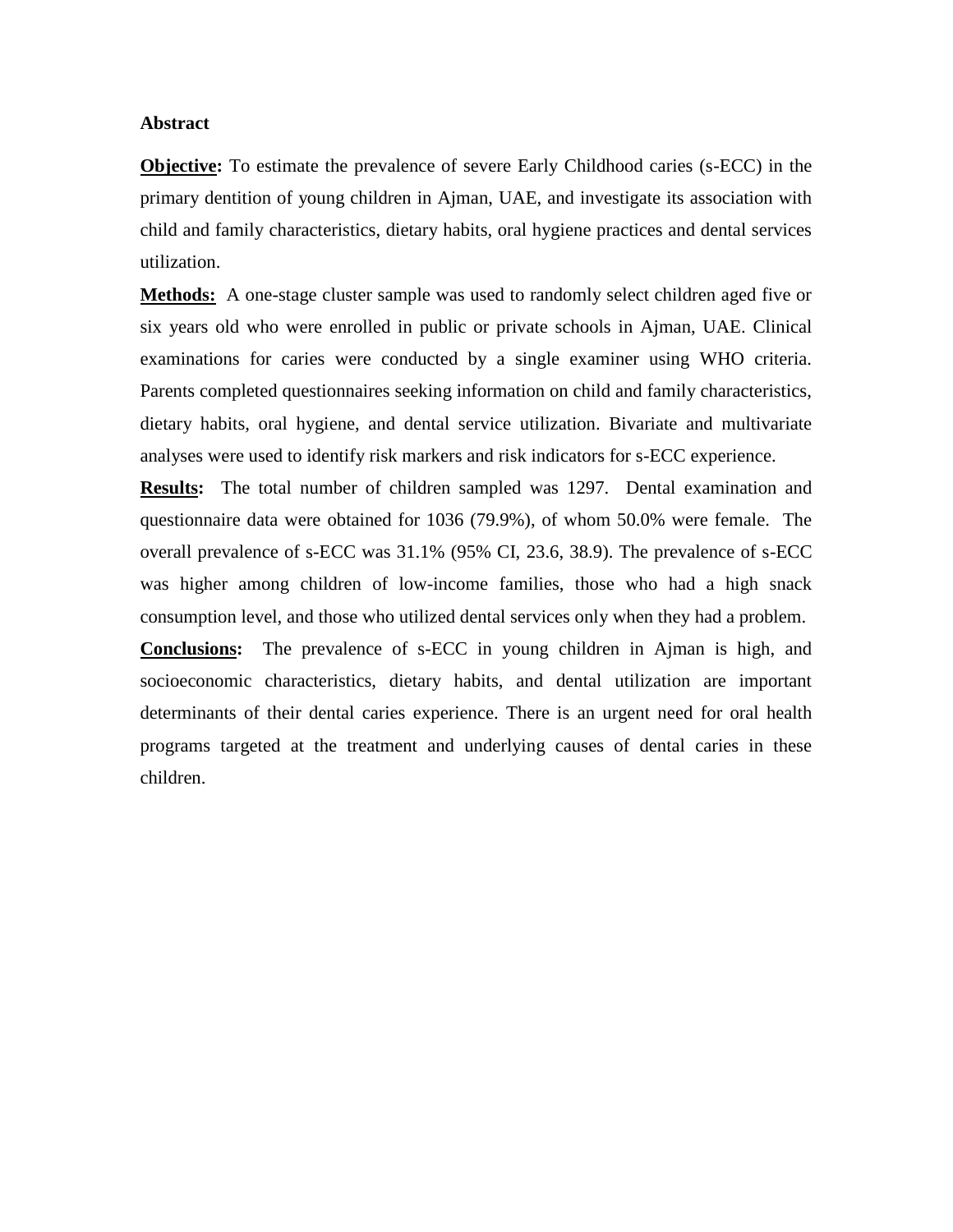#### **Introduction**

Severe early childhood caries may have an impact on children's oral health status throughout life. Children who have caries in their primary teeth are more likely to develop dental caries in their permanent dentition [Horowitz, 2000]. Premature loss of primary teeth may predispose to malocclusion in the permanent dentition [Thomson et al., 2004]. The severe form of ECC may require treatment under general anesthesia. The cost of the treatment is high [Peressini et al., 2004].

Severe early childhood caries (s-ECC) is rampant caries affecting the primary dentition. Investigators have used a multitude of different definitions and diagnostic criteria in studying this disease; for example: one or more lesions (defined as decalcified lesions, decay, and fillings) in the maxillary incisors (all surfaces) [Lopez et al., 1998]; one or more carious labial or palatal surfaces of upper primary incisors using the WHO criteria (cavitation) [Wyne et al., 1995]; two or more decayed maxillary anterior teeth; defined as visible evidence of a cavity that was thought by the examiner to involve dentine [Harrison et al., 1997]. Severe Early Childhood Caries has not previously been studied in the United Arab Emirates.

The aim of the study was to estimate the prevalence of s-ECC in the primary dentition of young children in Ajman, UAE, and to investigate its association with child and family characteristics, dietary habits, oral hygiene practices and dental services utilization.

#### **Method**

Ethical approval for the study was obtained from both the Ministry of Health in UAE and the ethics committee of Otago University (New Zealand). There are a total of 22 urban and rural schools (kindergartens) in the Emirate of Ajman. A one-stage cluster sample was used, with the school (kindergarten) selected as the primary sampling unit. The main reason for selecting 5-6-year-olds was to compare their dental caries status with estimates from findings published previously (Al-Mughery *et al.*, 1991; Al-Hosani and Rugg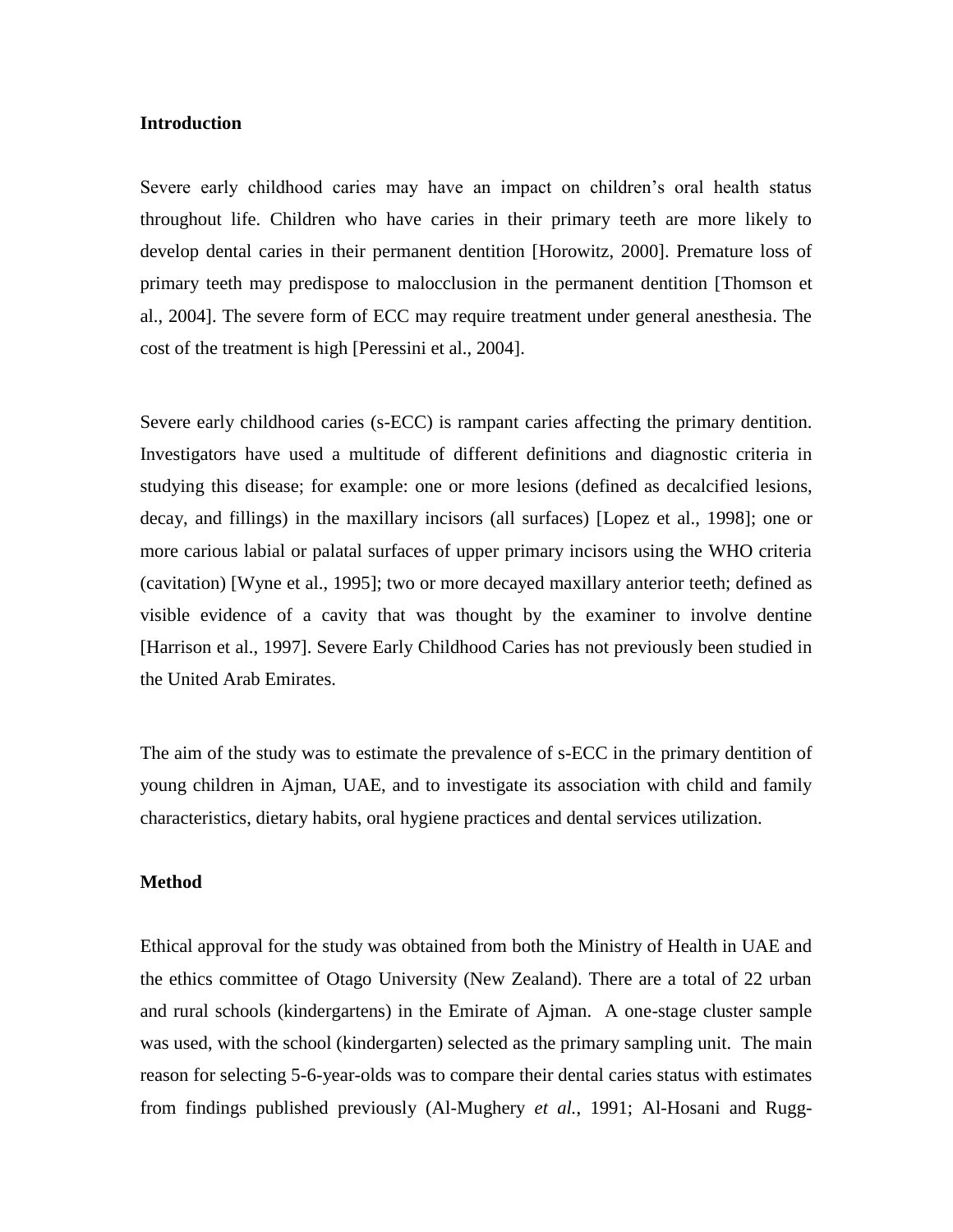Gunn, 1998; Naqvi *et al.*, 1999). In addition, studying the caries experience of older children can be problematic because of their being in the mixed dentition stage.

Half of those schools were selected randomly from updated lists obtained from the Ministry of Education, using a computer program for generation of random numbers. All of the students in each sampled school were selected. A questionnaire was used to elicit information on age, sex, level of parental educational attainment and parental income. Information was also collected on dietary habits, oral hygiene practices and their utilization of dental services. The questionnaire was sent to the parents, and written consent was obtained before each child was dentally examined. The questionnaire was pre-tested before use in the field, in order to examine the extent to which parents could easily understand its content. As the questionnaires appeared to be easily understood, no changes were made. No formal examination of the validity and reliability of questionnaires responses were undertaken.

Because 13 variables were used in this study to elicit information about the frequency of consumption of snacks and drinks containing sugar, the variables were combined in two ways. First, the items for chocolate, candies and jelly beans were combined to form a single variable for confectionery; those for sweet biscuits and sweet pastries were combined to form a variable called sweet baked goods; those for ice-cream and icemuncher were combined to form a variable called frozen confectionery; and that for dates was retained. The variables for drinks were combined in a similar way. Second, a principal components analysis was undertaken using all 13 of those variables (excluding milk), as described in Hashim et al (2009). This enabled representation of the overall consumption of sugary snacks using a single variable, labeled "snack consumption", which was a summated scale computed by adding the frequency scores for the 13 variables. This was then divided into three ordinal categories using half a standard deviation above and below the mean score as the cutpoints. Those categories were designated "low", "moderate" and "high" snack consumption. The association between these variables and s-ECC was examined.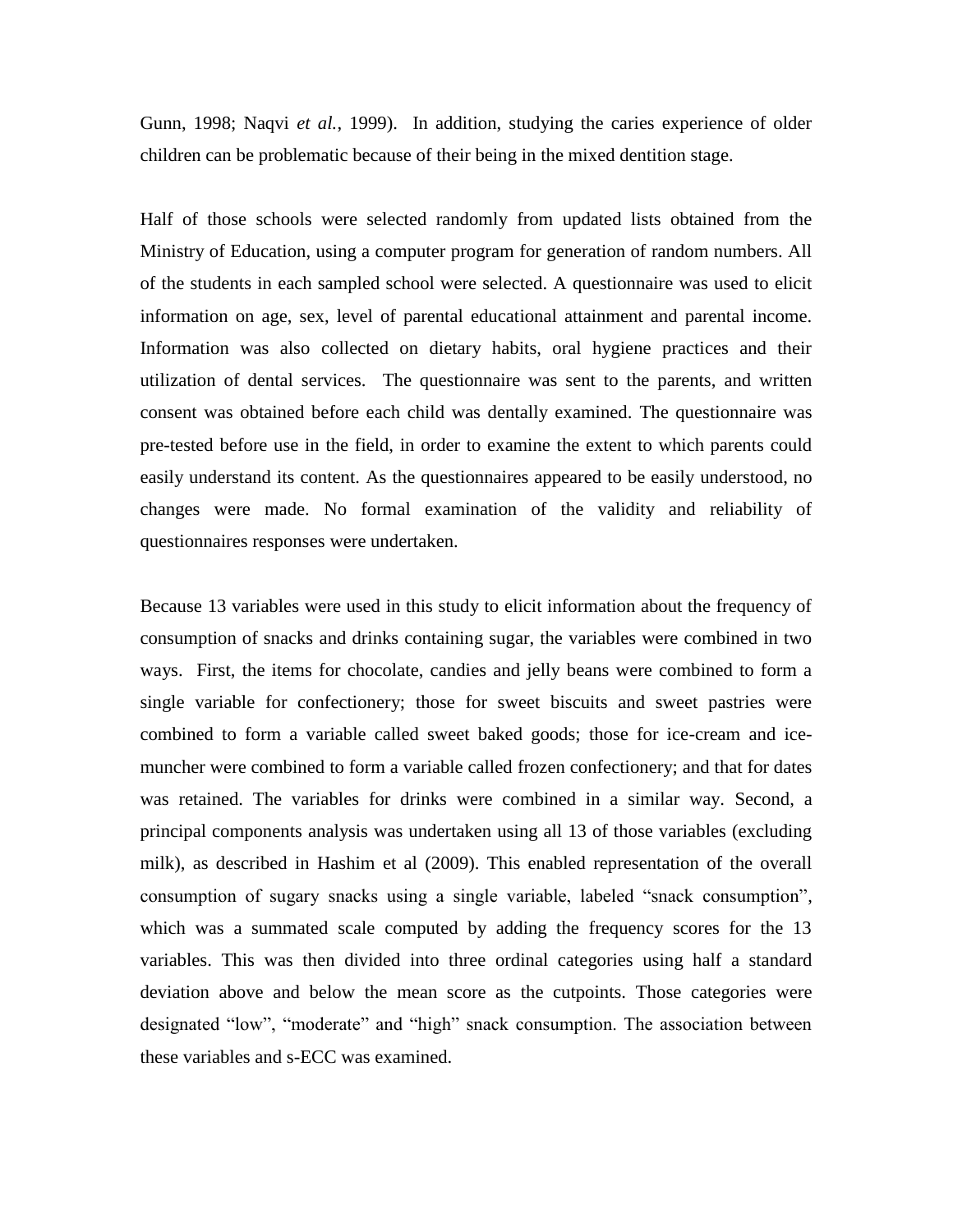Dental examinations were carried out using a disposable mouth mirror. Children were examined at the school health clinic while sitting on an ordinary chair. Natural daylight was used for illumination, and no radiographs were taken. The World Health Organization criteria were used [WHO, 1997], and caries was diagnosed at the cavitation stage. In this study, the case definition for "severe Early Childhood Caries" (s-ECC) was one or more decayed, missing (due to caries) or filled smooth surfaces in the primary maxillary anterior teeth [AAPD, 2010-11].

The reliability of the dental examining process was assured by using (a) initial calibration with the research supervisor, and (b) assembling a replicate data-set by examining 97 participants (approximately ten percent). The examination and re-examination were separated by at least one day. In the calibration session (where ten children were examined), the intra-class correlation coefficient for dmfs scores was 1.00. In the replicate data-set, the intra-class correlation coefficient for dmfs was 0.99.

Because schools (rather than individuals) were the primary sampling unit, the data were analyzed using the "survey" commands in Stata (Stata version 9.0). The data from each school were weighted using post-hoc weights to account for the different response rates within each school. Statistical tests were used to determine whether the association between the dependent variable and the overall effect of the explanatory variable was statistically significant. P<0.05 was regarded as statistical significance. Results are presented for bivariate associations, or associations adjusted for background factors (age, sex, maternal education and family income). Logistic regression was used where severe Early Childhood Caries was the dependent variable. No adjustment was made for multiple testing.

#### **Results**

The total number of children approached to take part in this study was 1297 (from 11 schools). Dental examinations and questionnaires were completed for 1036 individuals, giving an overall participation rate of 79.9%. Severe Early Childhood Caries was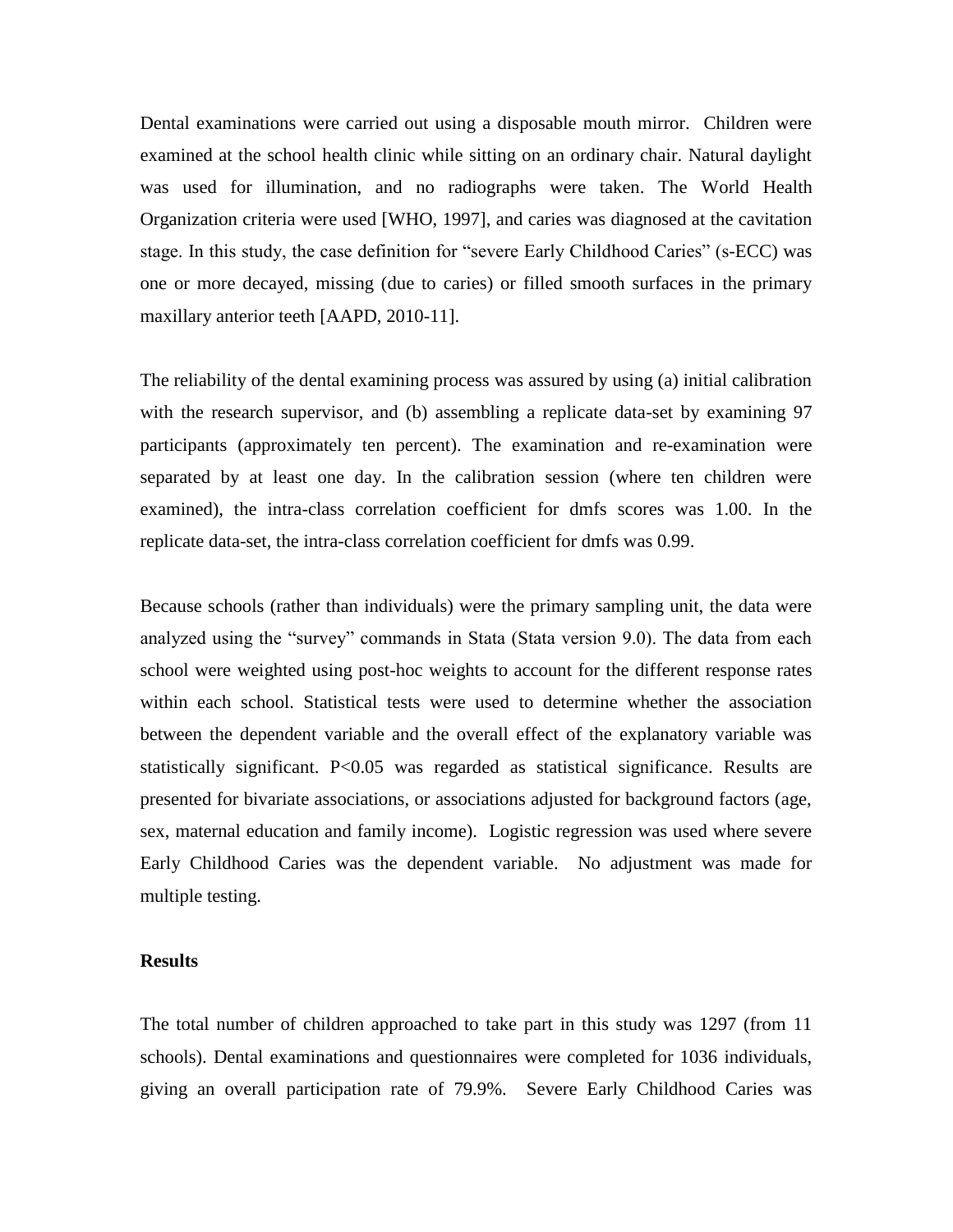observed in 31.3% (95% CI 23.6, 38.9) of the children examined. Estimates of the association between the s-ECC and the background factors in the form of Odds Ratios (OR) and (95% CI) are shown in Table 1. There were socio-economic gradients apparent in caries prevalence, whereby children from the poorest households had higher prevalence of s-ECC than those from households with the highest incomes, and children of university-educated mothers had lower prevalence of s-ECC than children of mothers with only a primary-school education.

The association of dietary factors and the prevalence of s-ECC are presented in Table 2. Because only 755 of the parents answered all eight questions about snacks, the analysis was based on the responses of the 912 respondents who completed at least 6 of the questions and who also had complete data for maternal education and family income. While all the questions about specific drinks were completed by 823 parents, the analysis for drinks was based on the 920 respondents who completed at least five questions and had complete data for maternal education and family income. The only dietary variable associated with s-ECC was that related to snack consumption level and derived from the principal component analysis. The odds ratio for children who had a high level of snack consumption was 1.93 (1.38, 2.70), using children with low level of snack consumption as the reference category. The overall effect of this variable was statistically significant. The odds ratio was reduced to 1.84 (1.31, 2.57) after adjusting for background factors.

Data on the association of brushing habits with s-ECC prevalence are presented in Table 3. In the bivariate analysis, the odds ratio for those who brushed once per day was 0.64 (0.43, 0.93), using those who brush less than daily as the reference group. There were no significant associations between s-ECC prevalence and assistance with brushing or the skipping of brushing.

Data on the association of dental utilization with s-ECC prevalence are presented in Table 4. The odds ratio for children who had visited the dentist because of a problem was 1.81 (1.38, 2.37) higher than those who never visited the dentist in the previous year using the latter as reference group. Adjusting for background factors showed (Table 4)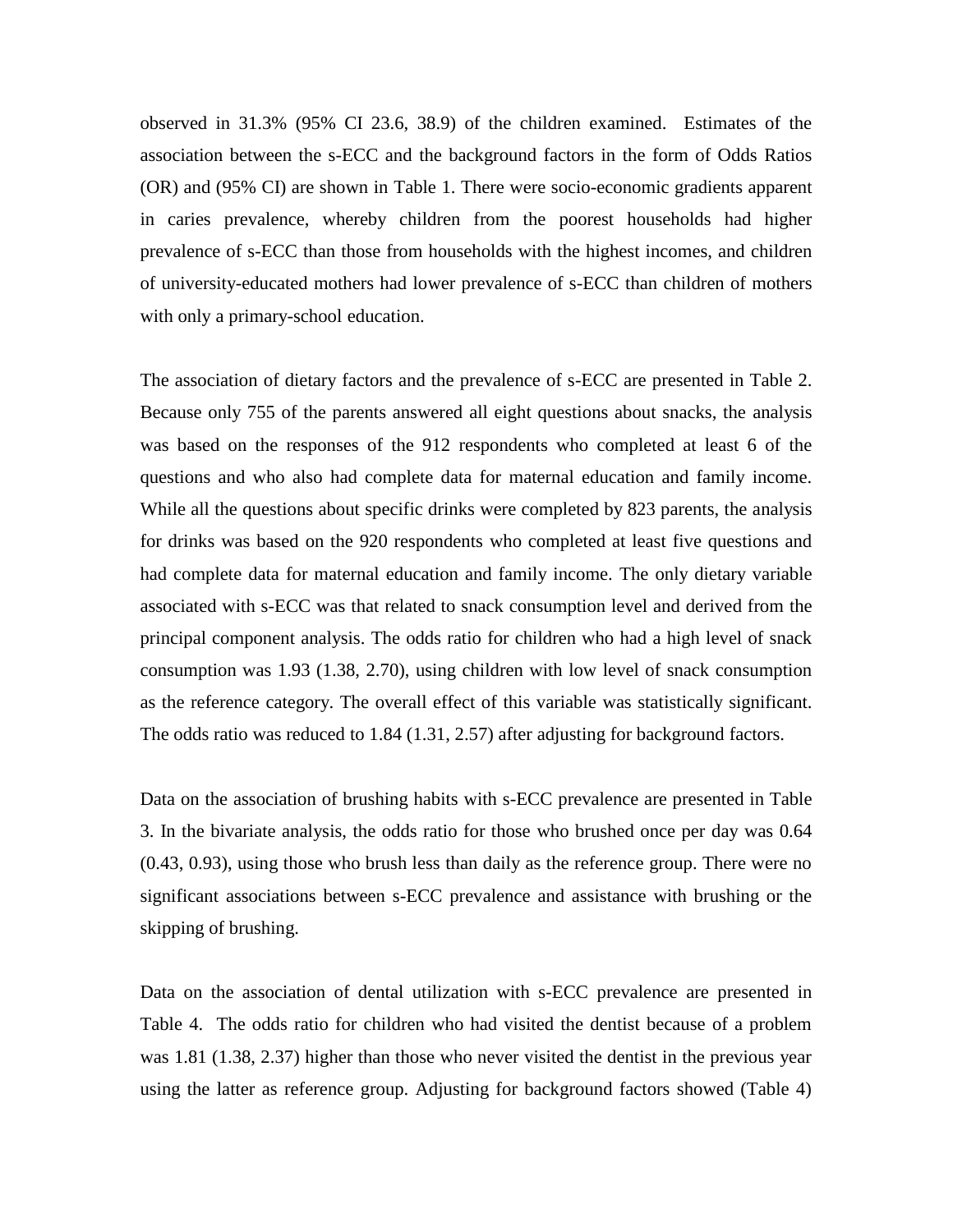that dental visiting was independently associated with s-ECC prevalence; the odds ratio for those visited a dentist because of a problem was 1.92 (1.49, 2.49), a higher rate than for those who had not visited the dentist in the previous year.

The multivariate model describing the association between child and family characteristics, snacking between meals per day, consumption level of snack, frequency of the child's brushing and s-ECC is shown in Table 5. The associations between s-ECC and monthly income were statistically significant; the odds ratio for children from lowincome families was 1.43 (1.11, 1.85), using children from high-income families as the reference group. The odds ratio for children with a high level of snack consumption was 1.80 (1.26, 2.58), using children with a low level of snack consumption as the reference category.

#### **Discussion**

The majority of studies on dental caries in young children in the Middle East have considered only one factor or a relatively small number of factors [Al-Malik et al., 2001; Sayegh et al., 2005]. The present study investigated the associations between oral health (in terms of s-ECC) and a wide range of factors, such as child and family characteristics, dietary habits, oral hygiene practices and dental service utilization. It showed that the prevalence of s-ECC was higher among children of low-income families, those who had a high snack consumption level, and those who utilized dental services only when they had a problem.

Before discussing the findings, it is appropriate to examine the weaknesses and strengths of the study. A cross-sectional design was employed and putative risk factors were recorded at the same time as the disease outcome under study. It is not possible, therefore, to infer a direct cause-and-effect association between putative risk factors and concurrent dental status in this study. Conducting a longitudinal study would have provided stronger evidence on the temporal relationship between these factors and severe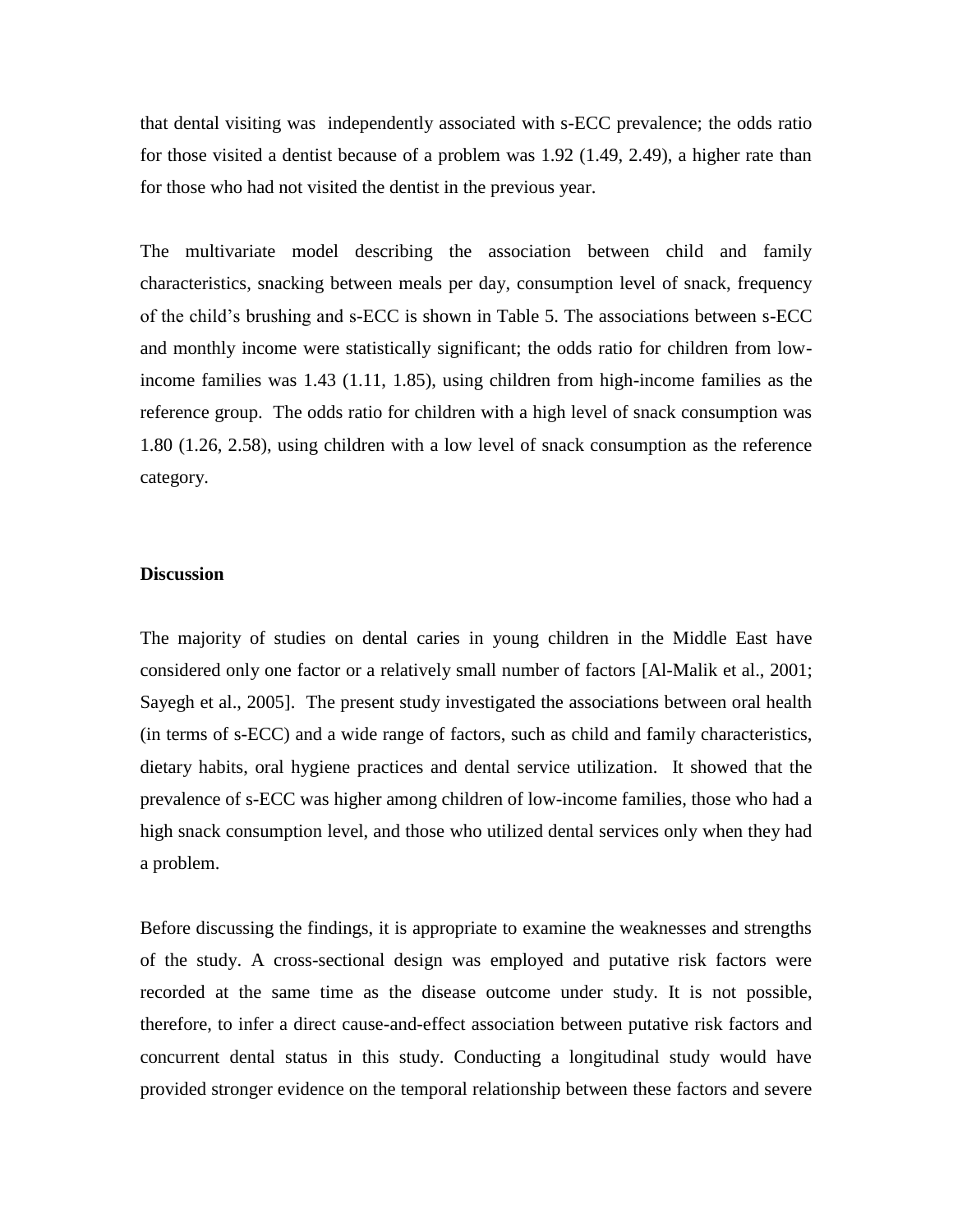early childhood caries. A potential criticism of the study is that we included 6-year-olds in our identification of cases of s-ECC, notwithstanding the AAPD's strict criteria for the condition which specifically mention only children aged up to 5 years old. We chose to do this because of the nature of the disease in question: dental caries is a cumulative, progressive condition; its manifestation in the deciduous anterior teeth of 6-year-olds is as likely (as that seen in 5-year-olds) to have arisen as a result of early childhood caries. Arbitrarily classifying children who are one year older as not having the condition is to miss an important opportunity to further understand its occurrence and aetiology, and so we chose to include 6-year-olds in our analyses. The strengths of the study include the representative sample, a participation rate which is satisfactory by modern standards [Locker, 2000], and the size of the sample.

The 31.3% prevalence of s-ECC observed in the current study is much higher than that seen in children of an equivalent age in the UK and Australia [O'Brien, 1994; Plutzer and Spencer, 2008] but similar to that seen in at least two recent studies from the Middle East [Al-Malik et al., 2001; Sayegh et al., 2005]. In Jeddah (Saudi Arabia), the prevalence of s-ECC was around 34% [Al-Malik et al., 2001] while, in Amman (Jordan), the prevalence of s-ECC was 31% [Sayegh et al., 2005]. This may indicate common determinants of disease in countries with similar cultures.

The findings of this study showed a clear association between maternal education and s-ECC, with children of primary-educated mothers having higher s-ECC prevalence than those of university-educated mothers. This finding demonstrates the importance of social factors in the development of caries in children, and is consistent with findings from numerous other investigations in Arab countries, such as in Jordan [Hamdan and Rock, 1993; Sayegh et al., 2002; Rajab and Hamdan, 2002], Saudi Arabia [Al-Malik et al., 2001; Al-Mohammadi et al., 1997] and in other countries [Postma et al., 2008; Traebert et al., 2009]. The universality of the social gradient indicates the overriding influence of the social environment on health [Watt, 2007]. Our finding showed that children of lowincome families had higher s-ECC experience than children of high-income families. Some of this difference might be attributed to the fact that children of low-income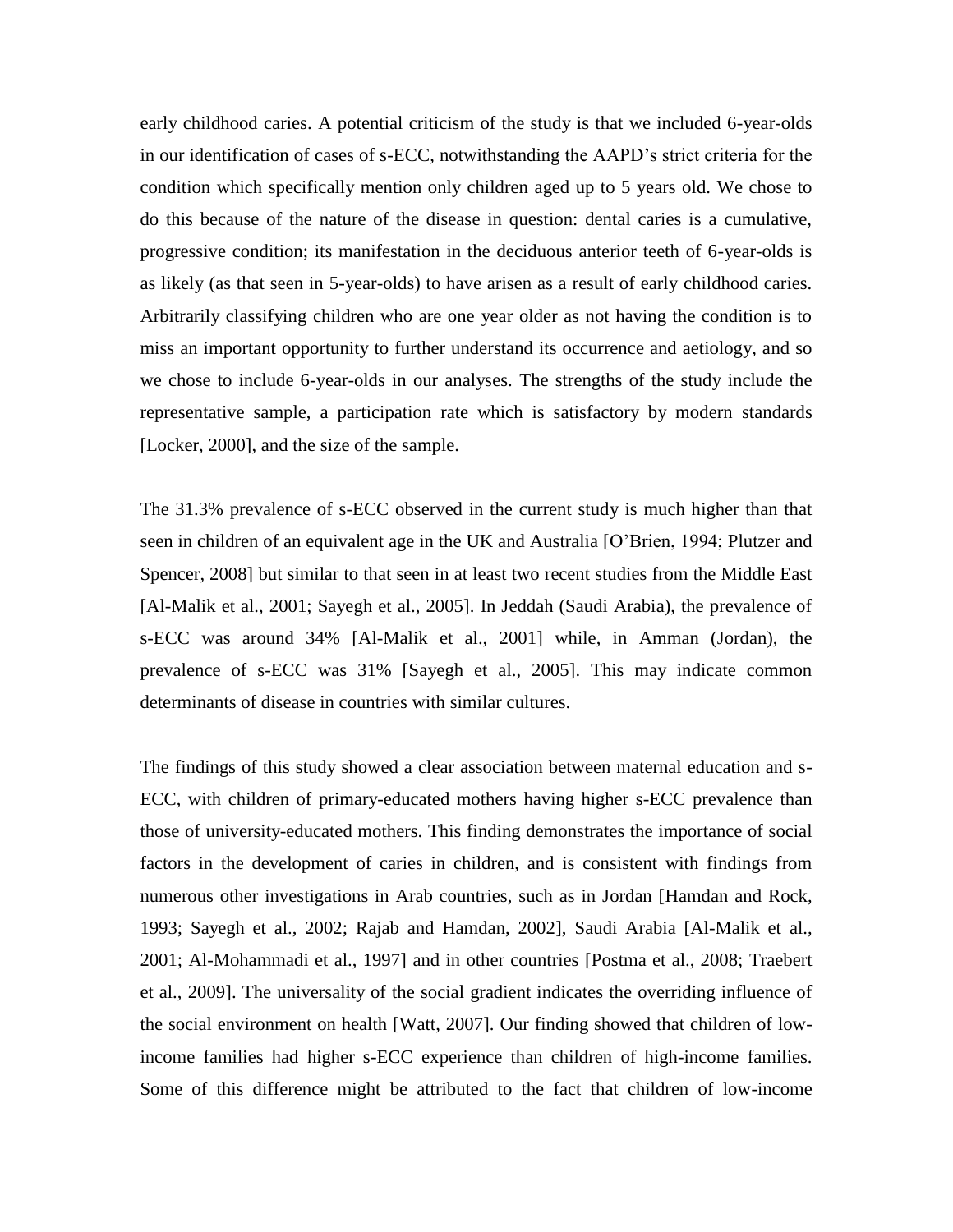families tended to brush their teeth less frequently than the children of high-income families. Many studies have shown that have ECC or s-ECC are more prevalent among children from low-income families [Rajab and Hamdan, 2002; Ismail et al., 2008].

Snacking between meals appears to be a common practice among Arab children, reflecting the high accessibility of these foods. A study of Saudi children aged four to six years old found that a high percentage (88.2%) regularly consumed sweet snacks [Wyne and Khan, 1995]. In line with this finding, Sayegh and co- researcher [Sayegh et al., 2002] reported that confectionery was eaten regularly by 76% of Jordanian 4-5-year-olds. Data from surveys carried out in Arab countries have shown a change in the dietary patterns of mothers and children, with a trend (following that seen elsewhere) towards the consumption of foods rich in fat, cholesterol, salt and sugar [Musaiger, 1996]. These changes are likely to have had an effect on oral health. In the UAE, for example, traditional dietary habits and practices have continued, but food and drinks typical of westernized diets are now cheap and readily available, particularly in major cities. The impact of this relatively sudden transition from the traditional way of feeding and preparing children's meals to a new style of living and eating might be another reason for ECC development in young children in the Emirates. To date, few studies have reported on the cariogenicity of human breast milk. Osman and El-Sabban (1999) studied infant feeding practices in Al-Ain (UAE), and showed that breast-feeding was practiced by less than a third of all (375) mothers, and usually discontinued after 12 months.

In the current study, children who had visited the dentist during the last year for a problem had higher prevalence of severe Early Childhood Caries than those who never visited the dentist. It is clear that these children had attended due to pain or symptoms, rather than because of any greater dental awareness of their parents. Considering the small number of restorations observed (data not presented), it appears reasonable to suggest that most instances of dental treatment that took place were tooth extractions as a result of symptomatic dental visits. The high level of untreated decay observed in the survey offers further support for this interpretation. The same observation has been noted by Wong and co-researcher [Wong et al., 2001] among 5-6-year-olds in China. Parents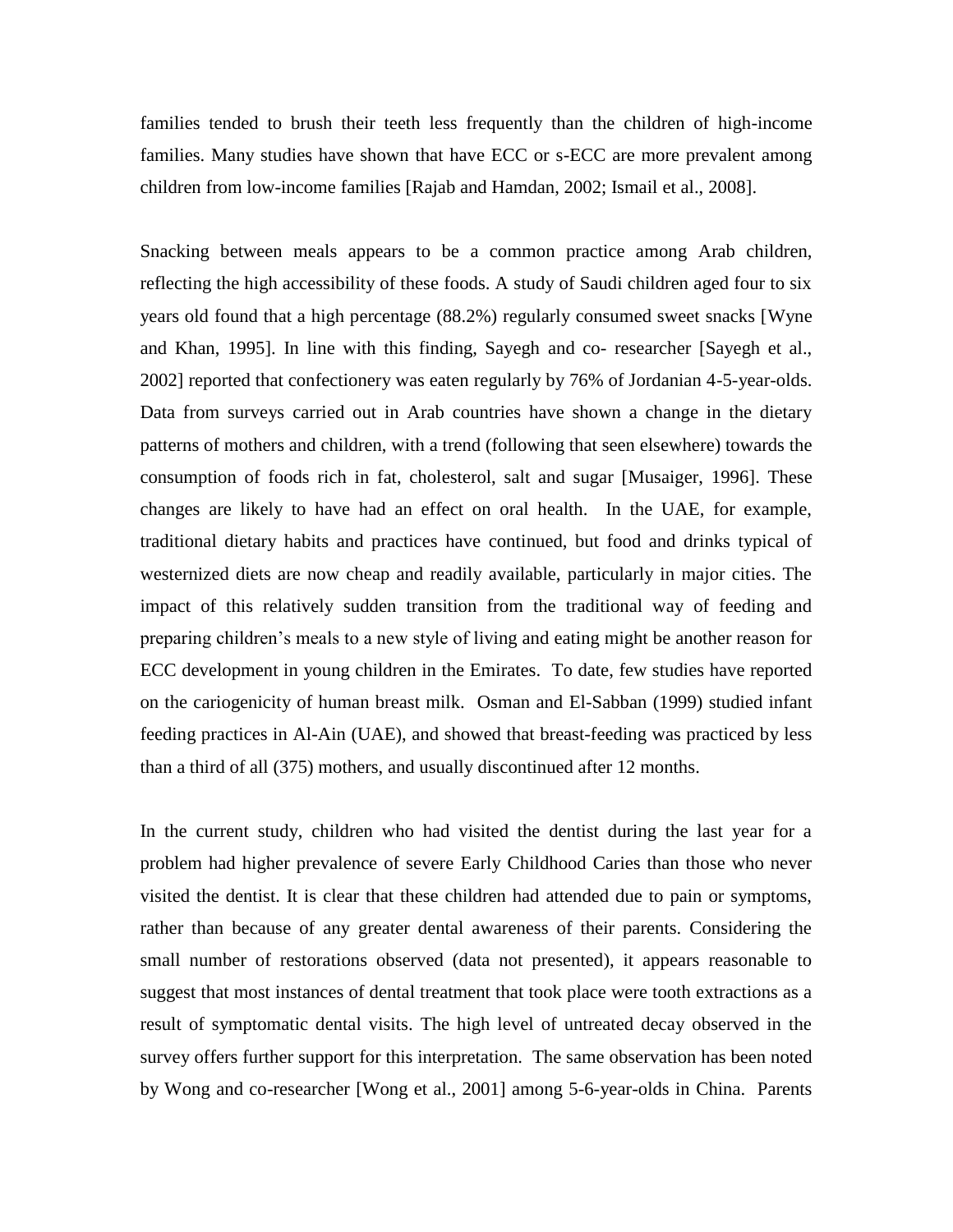may have been unaware of the need for treatment, or perhaps felt that the child was too young to attend a dental clinic, and he/she was not taken to the dental clinic until pain was experienced.

Regular asymptomatic dental visits have a cumulative effect and may also act to prevent development of dental anxiety. In this way, children learn to associate positive or neutral effects with asymptomatic dental visiting. For clinical prevention to work in practice, regular attendance by children is necessary; dentists should be adequately remunerated for undertaking this time-consuming work. Preventive interventions (such as the topical application of fluoride) are advocated for children with active caries [Fayle et al., 2001] and such non-invasive approaches should do much to build confidence in anxious children and their parents.

In the current study, the prevalence of s-ECC was higher among children from lowincome families, those who had a high snack consumption level, and those who utilized dental services only when they had a problem. It is important to note that the UAE is a country with a diverse mix of nationalities, religions, languages, and origins. Caries among preschool children is determined by a complex interplay of social, familial, community, government, and work policies, and work is needed to promote changes at all of these levels. Health-promoting approaches recognize that health is linked to social and economic conditions outside the control of the individual. Oral health promotion aims to increase people's control over their own health and includes actions to tackle the social, political and environmental determinants of oral health are needed.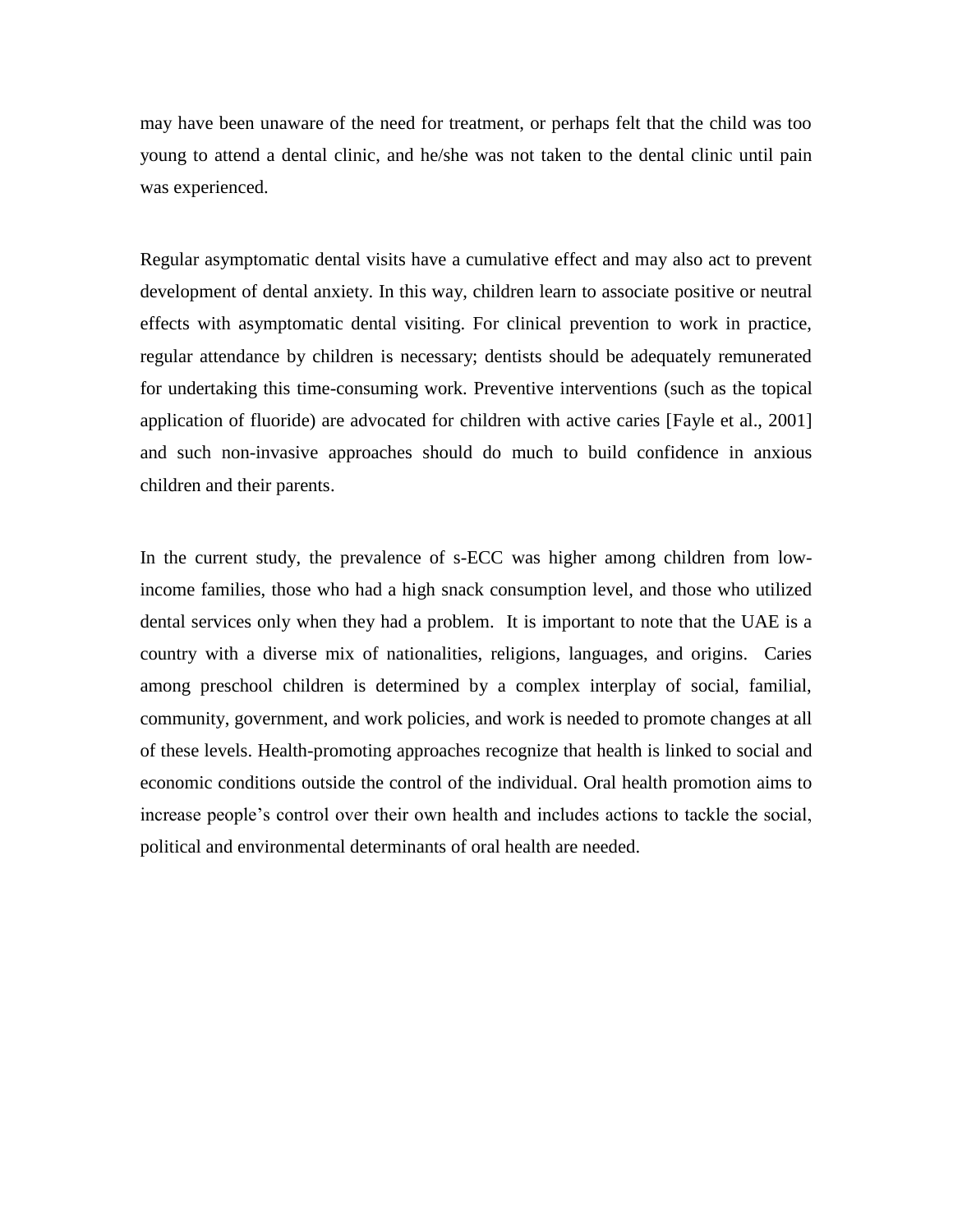#### **REFERENCES**

Al-Hossani E, Rugg-Gunn A. Combination of low parental educational attainment and high parental income related to high caries experience in pre-school children in Abu Dhabi. Community Dent Oral Epidemiol 1998, 26: 31-36.

Al-Malik MI, Holt RD Bedi R. The relationship between erosion, caries and rampant caries and dietary habits in preschool children in Saudi Arabia. Int J Paediatr Dent 2001, 11:430-439.

Al-Mohammadi SM, Rugg-Gunn AJ, Butler TJ. Caries prevalence in boys aged 2, 4 and 6 years according to socio-economic status in Riyadh, Saudi Arabia. Community Dent Oral Epidemiol 1997, 25:184-186.

Al-Mughery AS, Attwood D, Blinkhorn A. Dental health of 5-year-old children in Abu Dhabi, United Arab Emirates. Community Dent Oral Epidemiol. 1991, 19: 308- 309.

American Academy of Pediatric Dentistry. Reference manual, Policy on ECC Classification and preventive strategies. 2010-2011 vol.32(6), p41-44.

Fayle SA, Welbury RR, Roberts JF. British Society of Paediatric Dentistry. A policy document on management of caries in the primary dentition. Int J Paediatr Dent 2001; 11:153-157.

Hamdan MAM Rock WP. Dental caries experience in Jordanian and English school children. Community Dent Health 1993;10:151-157.

Harrison RL, Wong T, Ewan C, Contreras B, Phung Y. Feeding practices and dental caries in an urban Canadian population of Vietnamese preschool children. J Dent Children 1997; 64(2):112-117.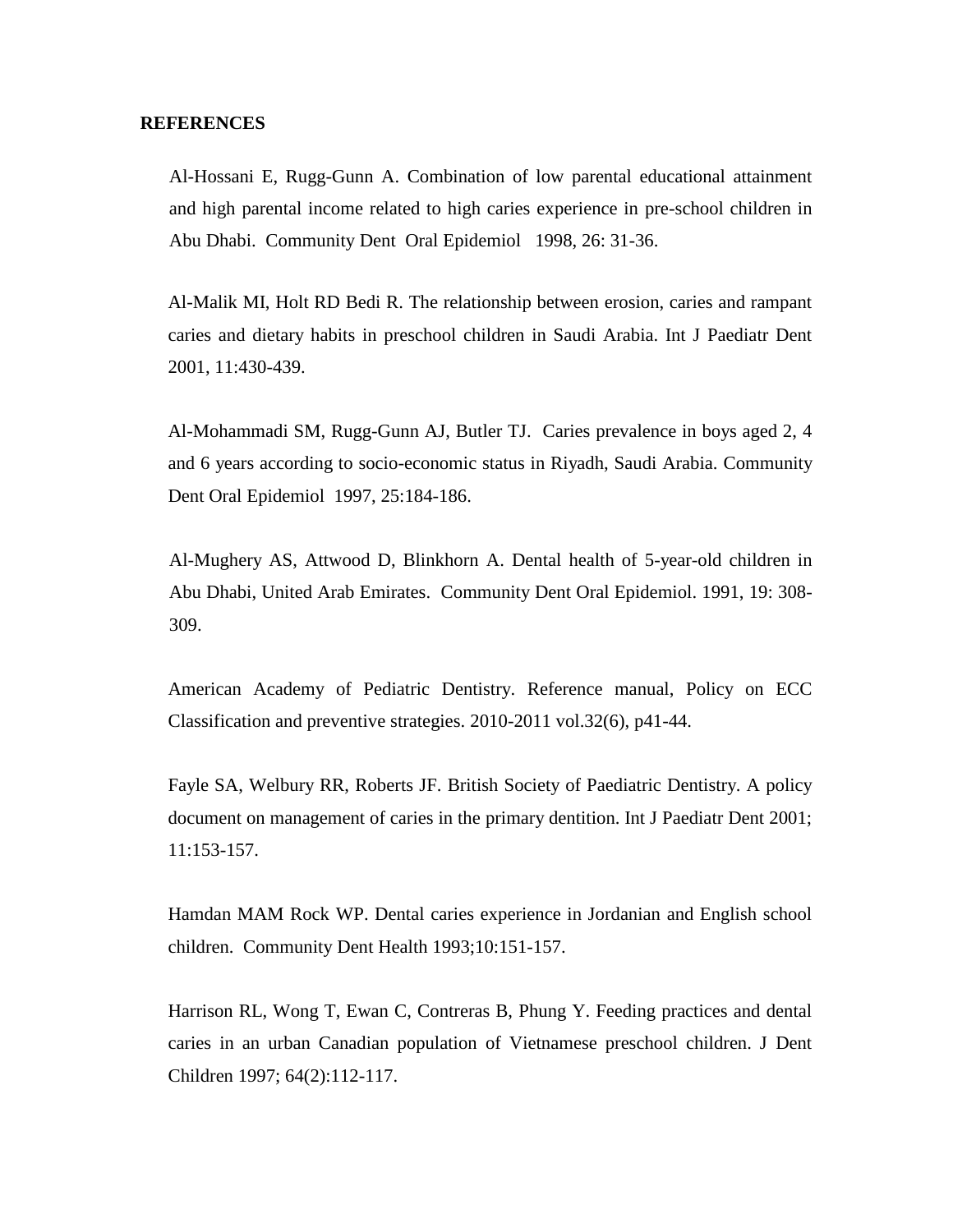Hashim R, Williams S, and Thomson WM. Diet and caries experience among preschool children in Ajman, United Arab Emirates. Eur J Oral Sci 2009; 117: 734- 740.

Horowitz HS. Decision-making for national programs of community fluoride use. Community Dent Oral Epidemiol 2000; 28: 321-329.

Ismail AI, Lim S, Sohn W, Willem JM. Determinants of early childhood caries in low-income African American young children. Pediatr Dent 2008; 30(4):289-96.

Locker D. Response and non-response bias in oral health surveys. J Public Health Dent 2000; 60:72-81.

Lopez D-VL, Velazquez-Quintana Y, Weinstein P, Domoto P, Leroux B. Early childhood caries and risk factors in rural Puerto Rican children. J Dent Children 1998; 65(2): 132-135.

Musaiger AO. Food habits of mothers and children in two regions of Oman. Nutr Health 1996; 11:29-48.

Naqvi A, Othman SA, Thabit MG. Baseline oral conditions in preschool children in Al-Ain Medical District. Dental News. 1999, 6(2): 17-21.

O'Brien M. Children's dental health in the United Kingdom 1993. Office of Population Censuses and Survey. London: HMSO; 1994.

Osman NA, El-Sabban FF. Infant-feeding practices in Al-Ain, UAE. East Mediterr Health J*.* 1999 5(1): 103-110.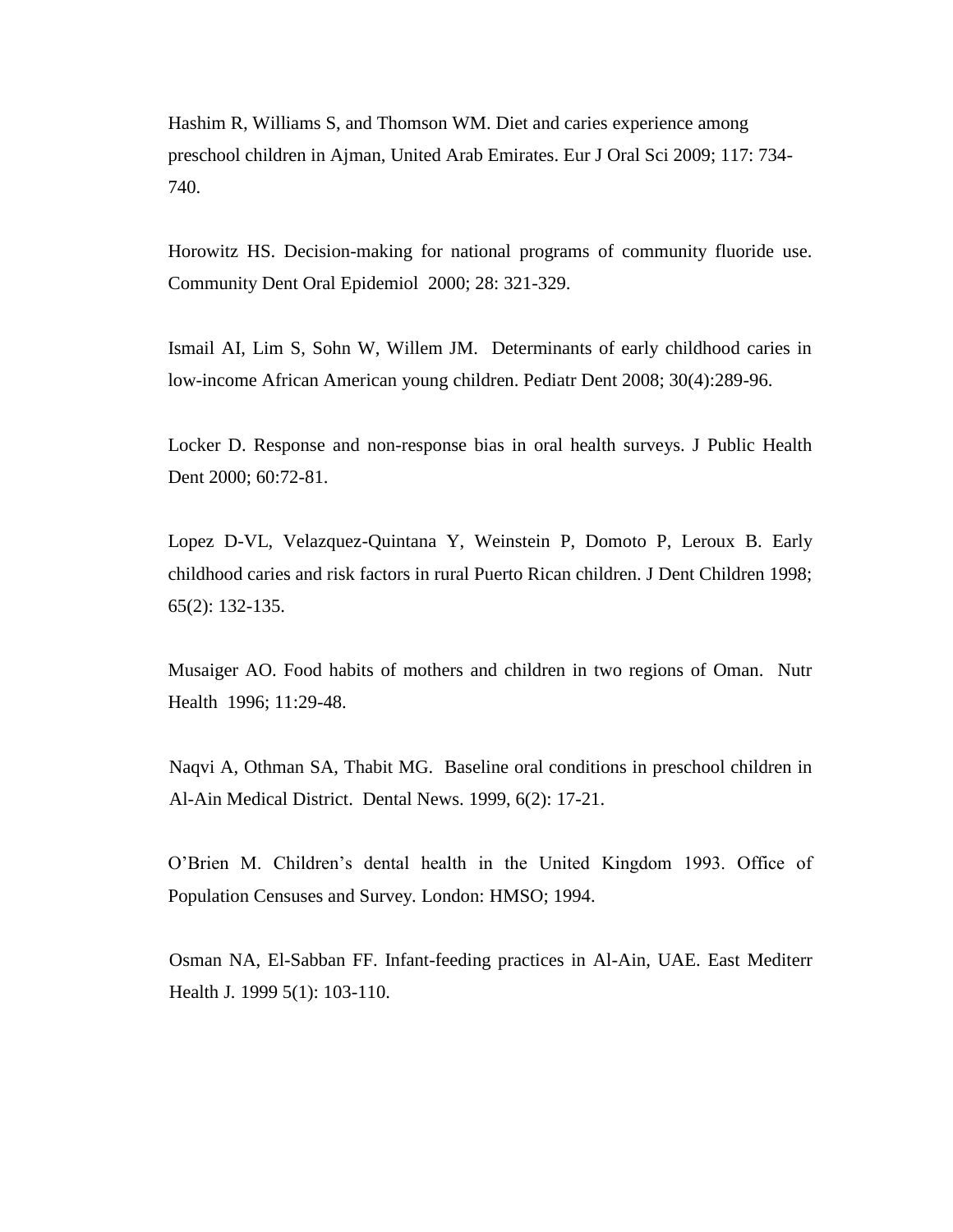Peressini S, Leake JL, Mayhall JT, Maar M, Trudeau R. Prevelance of early childhood caries among First nations children, District of Manitoulin, Ontario. Int J Paediatr Dent 2004; 14:101-110.

Plutzer K, Spencer AJ. Efficacy of an oral health promotion intervention in the prevention of early childhood caries. Community Dent Oral Epidemiol 2008; 36(4):335-46.

Postma TC, Ayo-Yusuf OA, van Wyk PJ. Socio-demographic correlates of early childhood caries prevalence and severity in a developing country-South Africa. Int Dent J 2008; 58(2):91-7.

Rajab LD, Hamdan MAM. Early childhood caries and risk factors in Jordan. Community Dent Health 2002; 19:224-229.

Sayegh A, Dini EL, Holt RD, Bedi R. Food and drink consumption, sociodemographic factors and dental caries in 4-5-year-old children in Amman, Jordan. Br Dent J 2002; 193(1):37-42.

Sayegh A, Dini EL, Holt RD, Bedi R. Caries prevalence and patterns and their relationship to social class, infant feeding and oral hygiene in 4- 5-year-old children in Amman, Jordan. Community Dent Health 2002; 19:144-151.

Sayegh A, Dini EL, Holt RD, Bedi R. Oral health, sociodemographic factors, dietary and oral hygiene practices in Jordanian children. J Dent 2005; 33:379-388.

Thomson WM, Poulton R, Milne BJ, Caspi A, Broughton JR, Ayers KMS. Socioeconomic inequalities in oral health in childhood and adulthood in a birth cohort. Community Dent Oral Epidemiol 2004; 32: 345-353.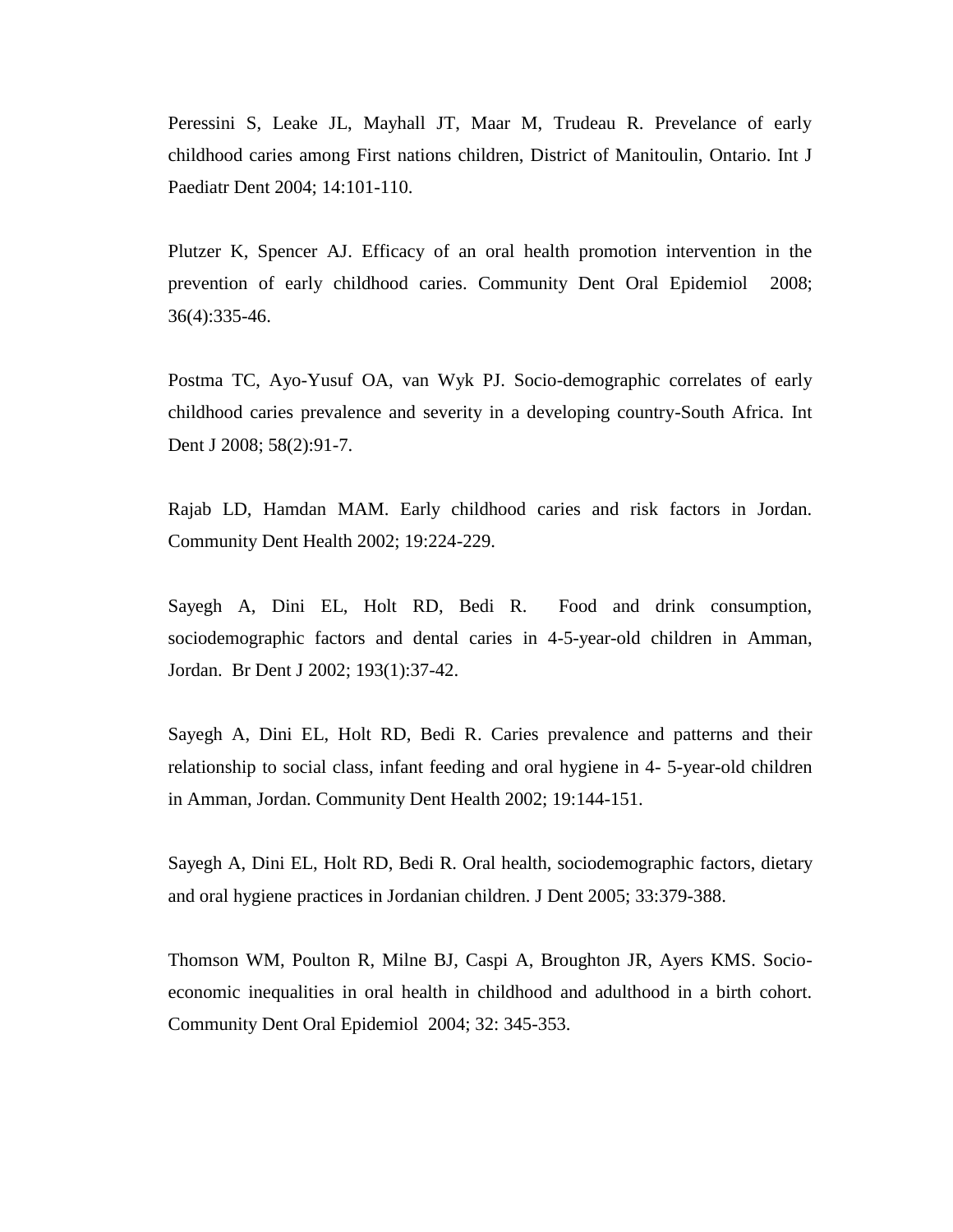Traebert J, Guimarães Ldo A, Durante EZ, Serratine AC. Low maternal schooling and severity of dental caries in Brazilian preschool children. Oral Health Prev Dent 2009; 7(1):39-45.

Watt RG. From victim blaming to upstream action: tackling the social determinants of oral health inequalities. Community Dent Oral Epidemiol 2007, 35: 1-11.

Wong MCM, Lo ECM, Schwarz E, Zhang HG. Oral health status and oral health behaviors in Chinese children. J Dent Res 2001; 80:1459-1465.

World health organization. Oral Health Surveys. Basic Methods. 4th ed. Geneva: World Health Organization; 1997.

Wyne AH Khan N. Use of sweet snacks, soft drinks and fruit juices, tooth brushing and first dental visit in high DMFT 4-6 years old of Riyadh region. Indian J Dent Res 1995; 6:21-24.

Wyne AH, Adenubi JO, Shalan T, Khan N. Feeding and socioeconomic characteristics of nursing caries children in a Saudi population. Pediatr Dent 1995; 17(7):451-454.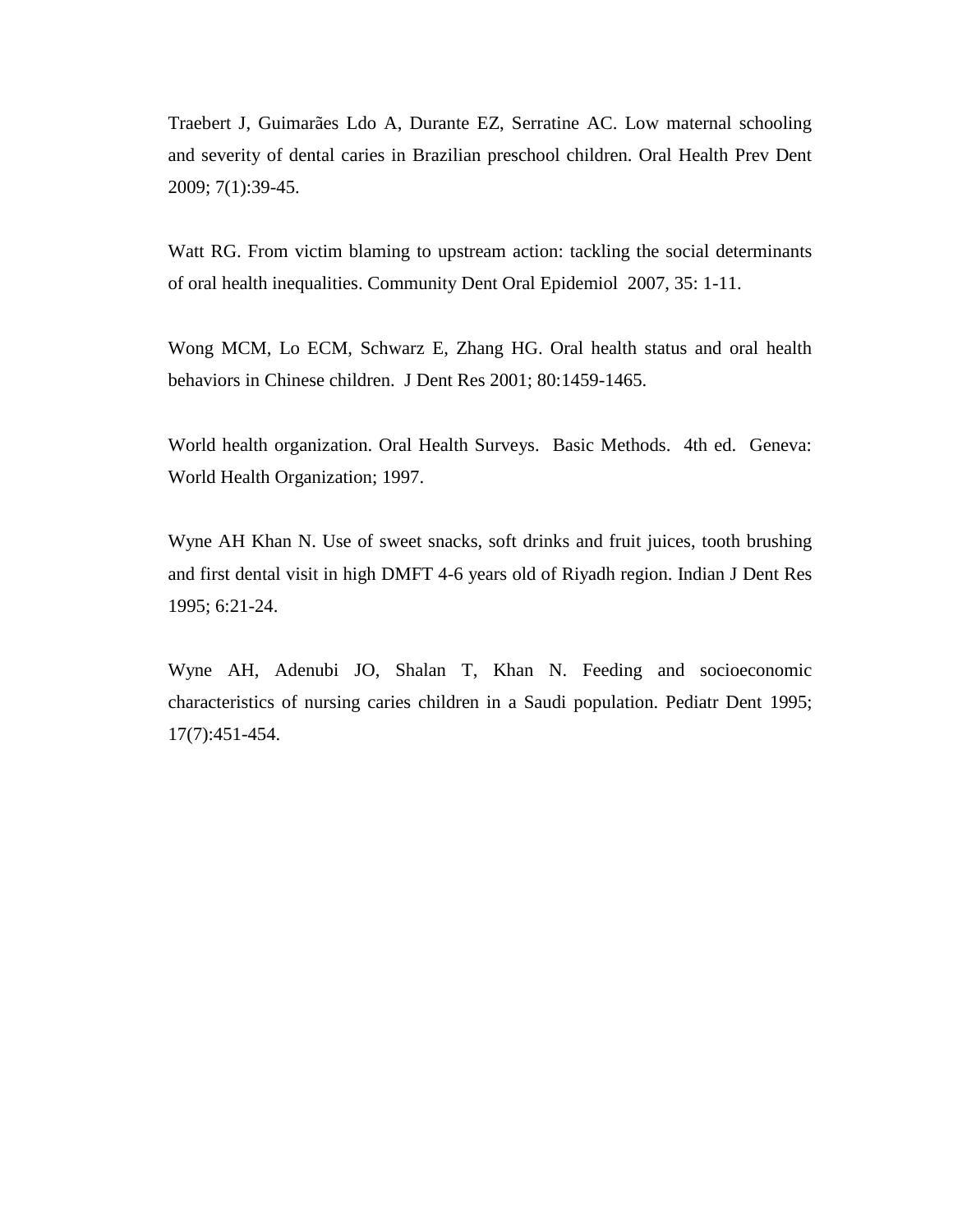## **Tables**

|                       | N(%)       | <b>Prevalence</b> | Unadjusted<br>odds ratio<br>$(95\% \text{ CI})$ | P     | <b>Adjusted</b><br>odds ratio<br>$(95\% \text{ CI})$ | P     |
|-----------------------|------------|-------------------|-------------------------------------------------|-------|------------------------------------------------------|-------|
| Age                   |            |                   |                                                 |       |                                                      |       |
| 5 years               | 495 (50.5) | 30.1              | 1.00                                            | 0.444 | 1.00                                                 | 0.895 |
| 6 years               | 486 (49.5) | 32.1              | 1.11(0.80, 1.55)                                |       | 1.02(0.76, 1.36)                                     |       |
| <b>Sex</b>            |            |                   |                                                 |       |                                                      |       |
| Male                  | 488 (49.7) | 33.0              | 1.00                                            | 0.286 | 1.00                                                 | 0.344 |
| Female                | 493 (50.3) | 29.7              | 0.89(0.69, 1.16)                                |       | 0.88(0.67, 1.16)                                     |       |
| Mother's education    |            |                   |                                                 |       |                                                      |       |
| University            | 253(25.8)  | 27.8              | 1.00                                            | 0.062 | 1.00                                                 | 0.154 |
| High school           | 467 (47.6) | 29.2              | 1.05(0.64, 1.72)                                |       | 1.00(0.63, 1.60)                                     |       |
| Primary school        | 261 (26.6) | 38.2              | 1.60(0.97, 2.66)                                |       | 1.43(0.85, 2.42)                                     |       |
| <b>Monthly income</b> |            |                   |                                                 |       |                                                      |       |
| $>$ Dhs 7000          | 384 (39.1) | 25.9              | 1.00                                            | 0.020 | 1.00                                                 | 0.058 |
| Dhs 3001-7000         | 329 (33.5) | 32.9              | 1.45(1.05, 2.01)                                |       | 1.35(1.03, 1.87)                                     |       |
| Dhs 1000-3000         | 268 (27.4) | 36.5              | 1.73(1.25, 2.39)                                |       | 1.53(1.08, 2.27)                                     |       |

**Table 1** Prevalence of severe Early Childhood Caries and odds ratio (95% CI), by child and family characteristics.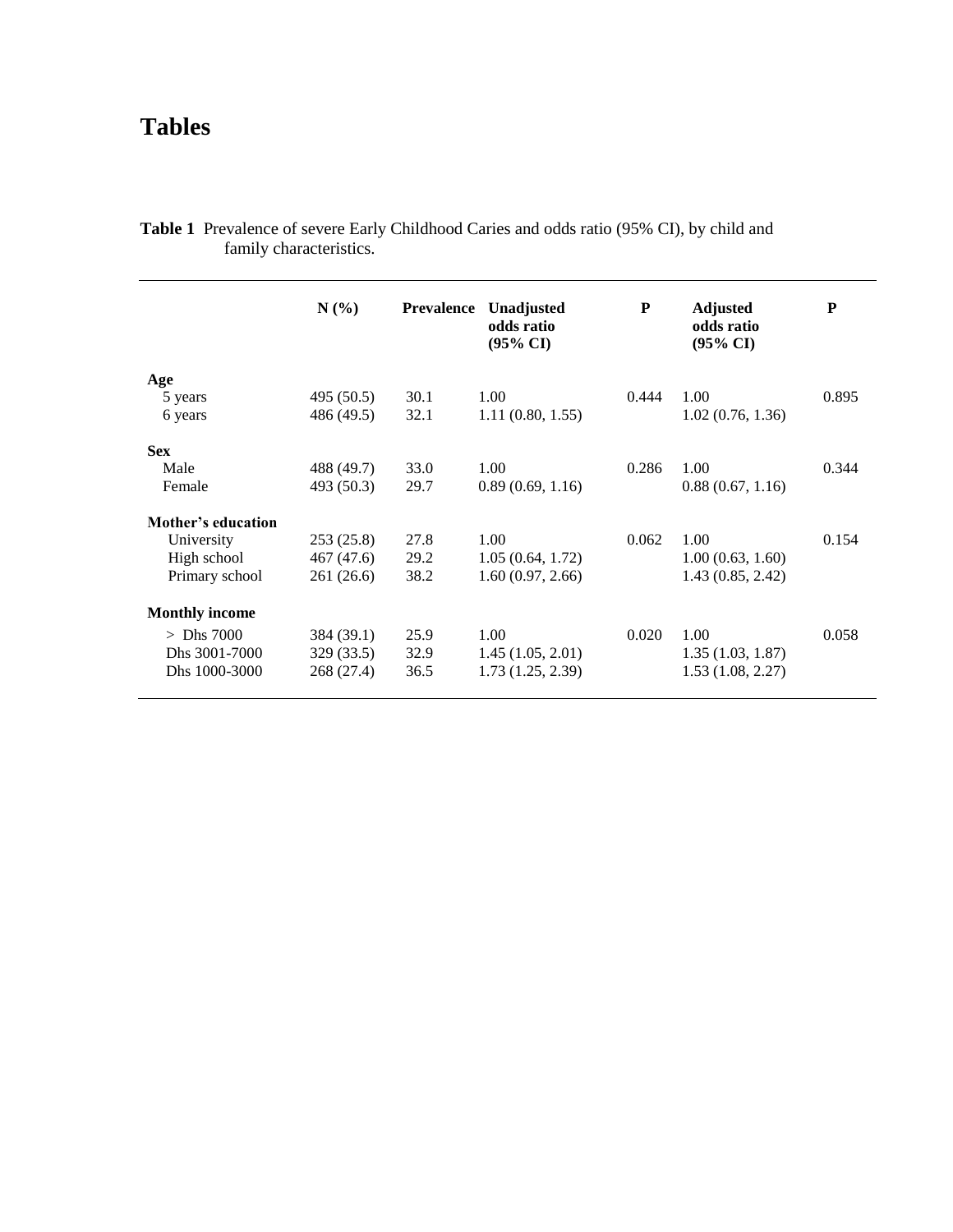**Table 2** Prevalence of severe Early Childhood Caries and odds ratio (95% CI), by dietary factors.

|                                | $N(\%)$    | <b>Prevalence</b> | <b>Unadjusted odds</b><br>ratio (95% CI) | P     | <b>Adjusted odds</b><br>ratio (95% CI) | $\mathbf{P}$ |
|--------------------------------|------------|-------------------|------------------------------------------|-------|----------------------------------------|--------------|
| Frequency of eating/day        |            |                   |                                          |       |                                        |              |
| 1-2 times                      | 148(15.3)  | 35.8              | 1.00                                     | 0.211 | 1.00                                   | 0.226        |
| 3-4 times                      | 632(65.2)  | 29.0              | 0.73(0.44, 1.19)                         |       | 0.75(0.44, 1.26)                       |              |
| $5+$ times                     | 190(19.5)  | 35.9              | 1.00(0.59, 1.68)                         |       | 1.01(0.59, 1.77)                       |              |
| Snacks between meals/day       |            |                   |                                          |       |                                        |              |
| Once                           | 369 (37.8) | 28.4              | 1.00                                     | 0.139 | 1.00                                   | 0.168        |
| Twice                          | 389 (39.9) | 33.1              | 1.20(0.92, 1.56)                         |       | 1.14(0.86, 1.51)                       |              |
| Three or more                  | 217(22.3)  | 32.3              | 1.25(0.97, 1.60)                         |       | 1.24(0.99, 1.59)                       |              |
| Eat/drink before bedtime       |            |                   |                                          |       |                                        |              |
| No                             | 569 (58.0) | 30.5              | 1.00                                     | 0.636 | 1.00                                   | 0.176        |
| Yes                            | 412 (42.0) | 32.2              | 1.09(0.75, 1.55)                         |       | 1.04(0.73, 1.49)                       |              |
| Frequency of drinking/day      |            |                   |                                          |       |                                        |              |
| $1-2 \times$                   | 621(63.4)  | 30.0              | 1.00                                     | 0.709 | 1.00                                   | 0.849        |
| 3-4 times                      | 260(26.6)  | 30.2              | 1.00(0.71, 1.31)                         |       | 0.95(0.69, 1.31)                       |              |
| $5+$ times                     | 98 (10.0)  | 36.4              | 1.28(0.65, 2.51)                         |       | 1.15(0.59, 2.21)                       |              |
| <b>Snack consumption level</b> |            |                   |                                          |       |                                        |              |
| Low                            | 297(33.7)  | 25.7              | 1.00                                     | 0.002 | 1.00                                   | 0.003        |
| Moderate                       | 363(41.2)  | 29.4              | 1.20(0.81, 1.77)                         |       | 1.18(0.78, 1.77)                       |              |
| High                           | 221(25.1)  | 40.2              | 1.93(1.38, 2.70)                         |       | 1.84(1.31, 2.57)                       |              |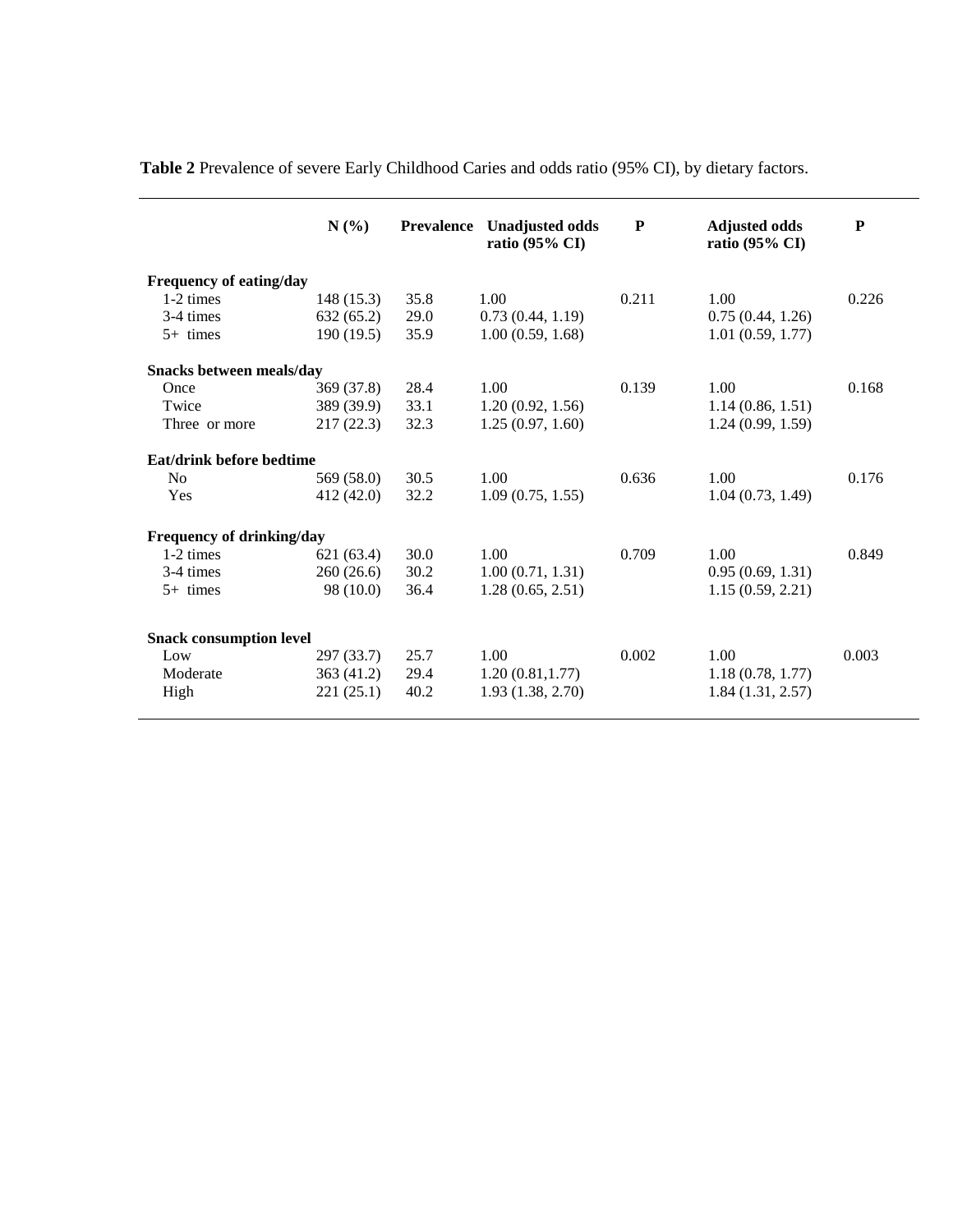|                               | N(%)       | <b>Prevalence</b> | <b>Unadjusted odds</b><br>ratio $(95\% \text{ CI})$ | ${\bf P}$ | <b>Adjusted odds</b><br>ratio $(95\% \text{ CI})$ | P     |
|-------------------------------|------------|-------------------|-----------------------------------------------------|-----------|---------------------------------------------------|-------|
| Frequency of child's brushing |            |                   |                                                     |           |                                                   |       |
| Less than daily               | 265(27.0)  | 38.4              | 1.00                                                | 0.068     | 1.00                                              | 0.091 |
| Once                          | 308 (31.4) | 28.4              | 0.64(0.43, 0.93)                                    |           | 0.64(0.43, 0.95)                                  |       |
| Twice or more                 | 407(41.6)  | 28.7              | 0.65(0.44, 0.94)                                    |           | 0.61(0.47, 0.98)                                  |       |
| Who helps with brushing?      |            |                   |                                                     |           |                                                   |       |
| No-one                        | 354 (36.4) | 30.5              | 1.00                                                | 0.081     | 1.00                                              | 0.221 |
| Mother                        | 559 (57.5) | 29.8              | 0.96(0.71, 1.31)                                    |           | 1.05(0.81, 1.41)                                  |       |
| <b>Others</b>                 | 60(6.1)    | 43.7              | 1.77(0.92, 3.38)                                    |           | 1.76(0.89, 3.46)                                  |       |
| Does child skip brushing?     |            |                   |                                                     |           |                                                   |       |
| <b>Never</b>                  | 402(41.2)  | 32.0              | 1.00                                                | 0.061     | 1.00                                              | 0.098 |
| Occasionally                  | 266(27.2)  | 27.1              | 0.78(0.65, 0.94)                                    |           | 0.81(0.67, 0.98)                                  |       |
| $>$ once/month                | 309(31.6)  | 33.2              | 1.05(0.77, 1.42)                                    |           | 1.09(0.84, 1.43)                                  |       |

**Table 3** Prevalence of severe Early Childhood Caries and odds ratio (95% CI), by children's brushing characteristics.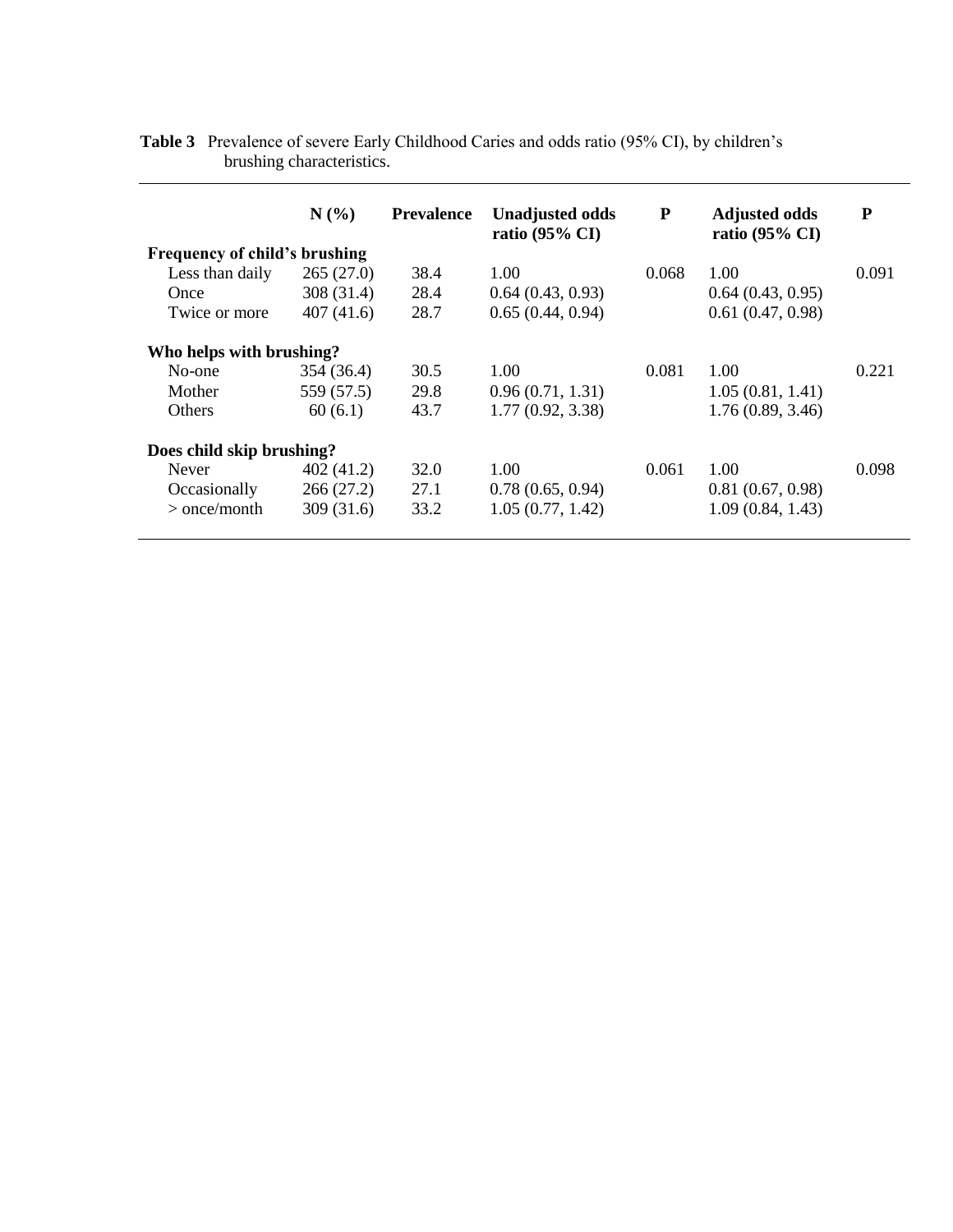|                               | N(%        | <b>Prevalence</b> | <b>Unadjusted odds</b><br>ratio $(95\% \text{ CI})$ | P     | <b>Adjusted odds</b><br>ratio $(95\% \text{ CI})$ | P     |
|-------------------------------|------------|-------------------|-----------------------------------------------------|-------|---------------------------------------------------|-------|
| Dental visit in previous year |            |                   |                                                     |       |                                                   |       |
| Never                         | 660 (67.5) | 28.6              | L.OO                                                | 0.003 | 1.00                                              | 0.001 |
| Check-up                      | 68 (6.9)   | 15.8              | 0.47(0.24, 0.90)                                    |       | 0.48(0.24, 0.94)                                  |       |
| Problem                       | 250(25.6)  | 42.1              | 1.81(1.38, 2.37)                                    |       | 1.92(1.49, 2.49)                                  |       |

**Table 4** Prevalence of severe Early Childhood Caries and odds ratio (95% CI), by reason for dental visiting.